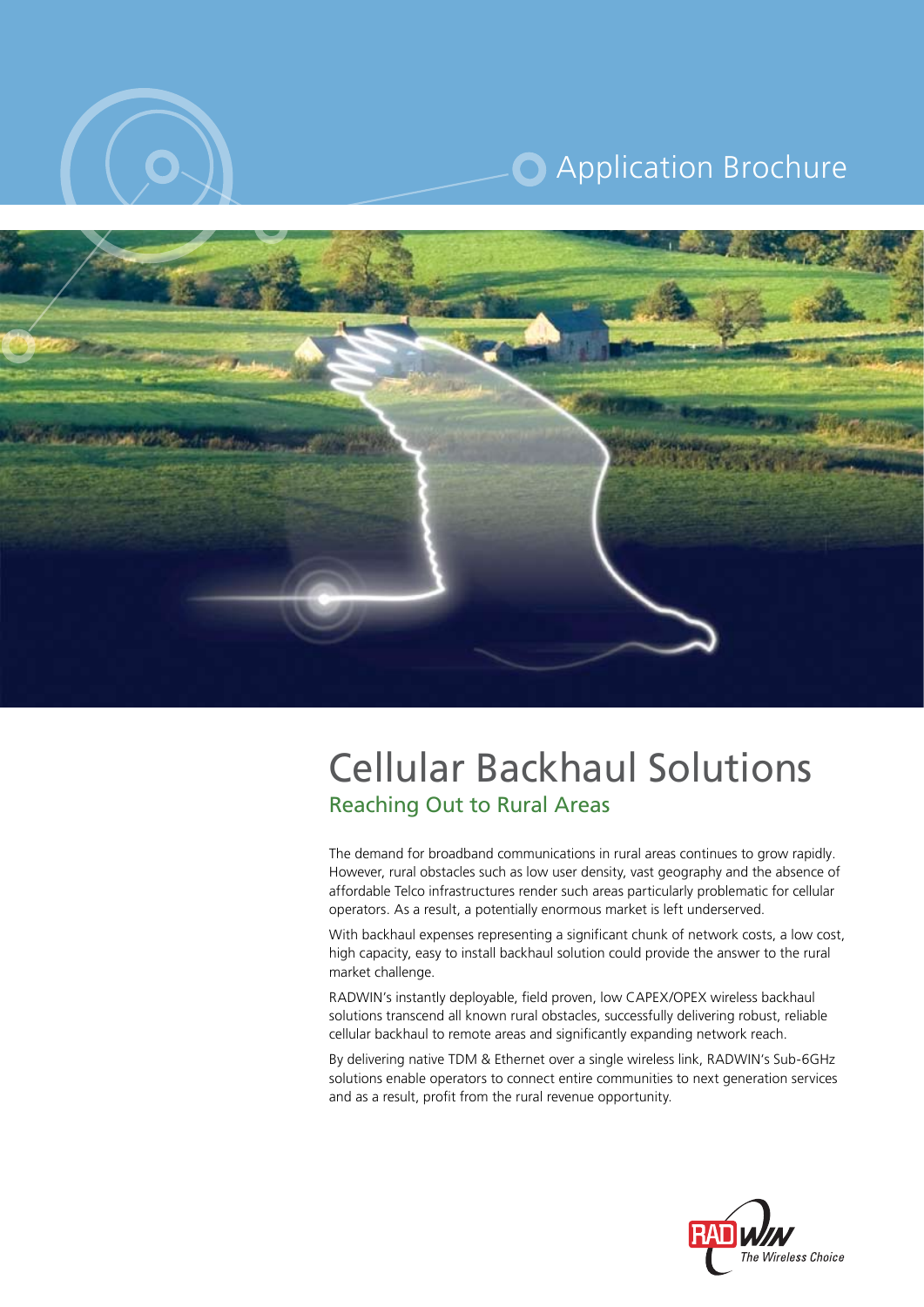





**Example installation was easy and fast, and connectivity** and fast, and connectivity was very easily achieved even in a difficult 5.8 GHz band where the spectrum is very tight. We have had zero dropped packets since turning the site on and couldn't be more impressed with RADWIN 2000's performance. **"** 

Kevin Kluge, Director of Network Planning, Bug Tussel, Rural Wireless Carrier, USA

## Cost-Effective, High Capacity Wireless Cellular Backhaul for Rural Areas

#### RADWIN enables rural communications via backhaul solutions that are:

#### Easy to Install & Maintain

Fast installation and simple maintenance eliminates high installation costs and complex training processes while enabling rapid network ramp-up and .operations

#### Robust & Field Proven

Durable, reliable technology enables high quality service and coverage over all terrains and topographies.

#### Wireless & License Free

Wireless license-free technology eliminates recurrent leased-line expenditures and license fees, enabling low-cost communications ideal for low density areas.

#### High in Quality, Vast in Geography

High transmission power and long range technology provide extensive geographical coverage. Advanced MIMO and OFDM technologies together with field-proven air interface enables optimal performance in sub-6GHz bands.

#### **Next-Generation Ready**

TDM & Ethernet communications over a single wireless link enable seamless migration to 3G/4G for increased next-generation data service revenues.

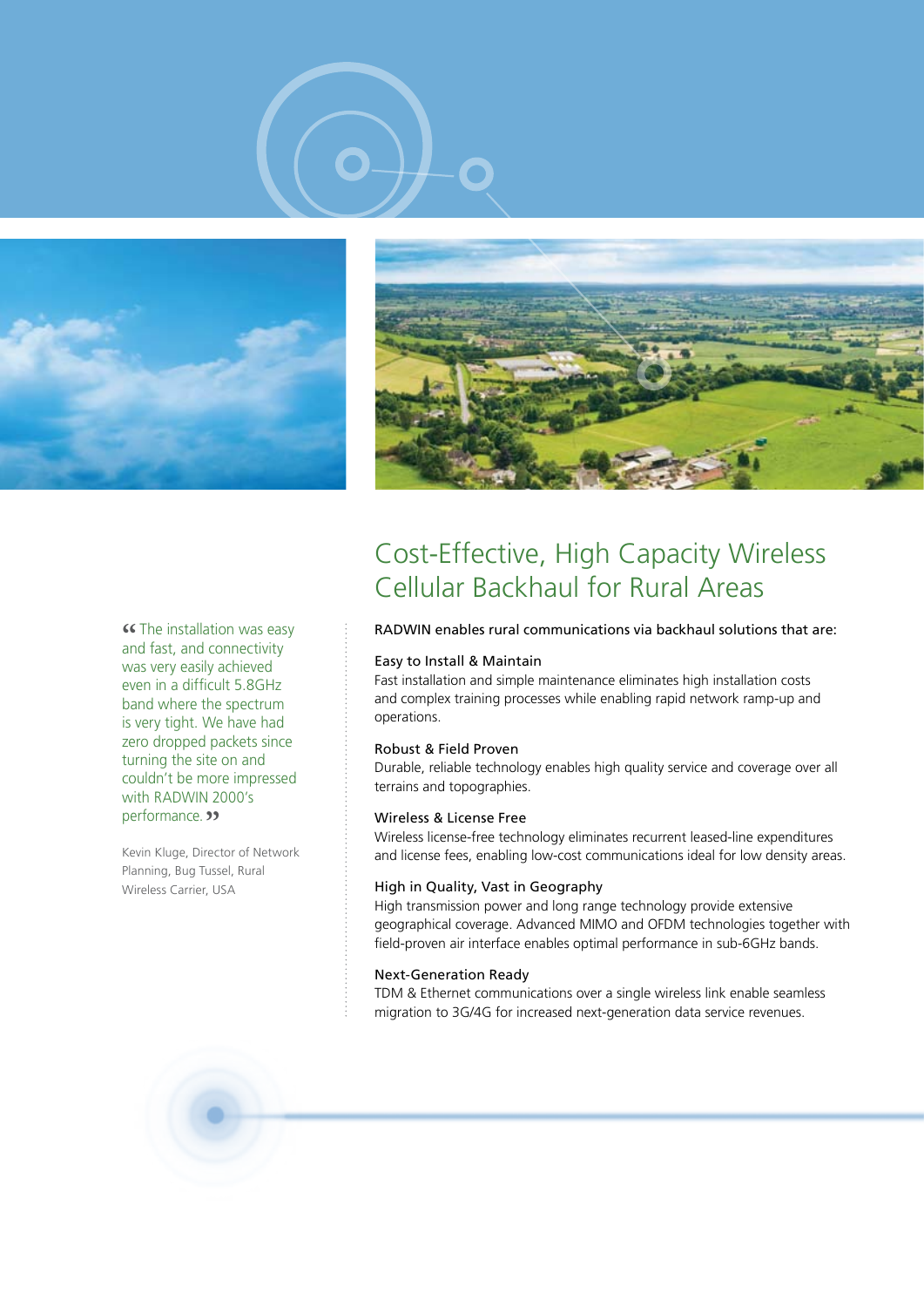# Cellular Backhaul





Cellular backhaul in rural Wisconsin

## Field Proven, Point-to-Point Sub-6GHz **Backhaul Solution**

- High capacity up to 100 Mbps @ 20 MHz
- Native TDM + Ethernet on 1 platform (up to 16 E1s/T1s)
- Long range up to 120 Km/75 miles
- Built-in advanced technologies: OFDM & MIMO
- One platform, multiple frequency bands
- Simple installation
- Carrier-class performance at most competitive price in industry



Backhaul with RADWIN to Rural Areas